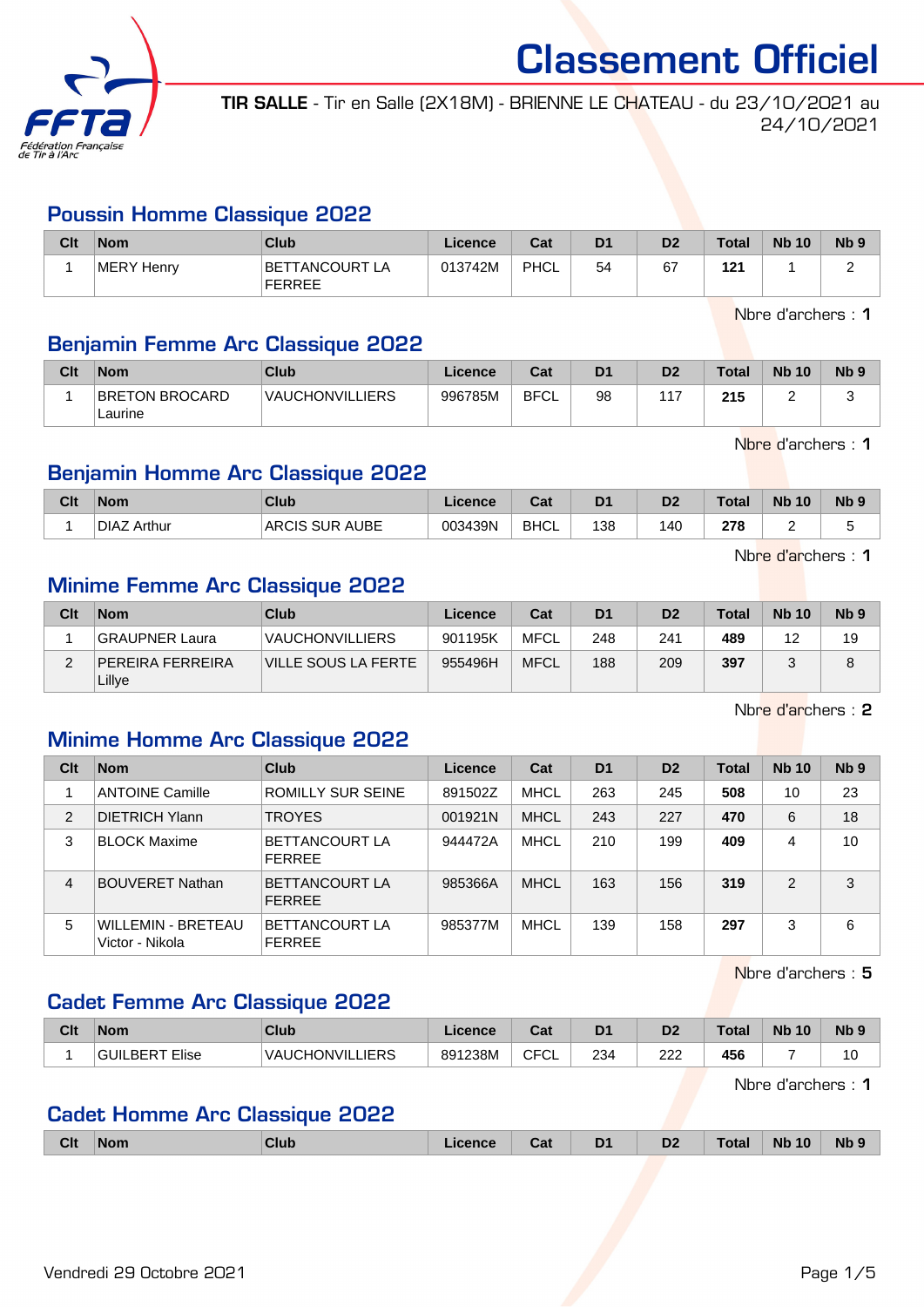

TIR SALLE - Tir en Salle (2X18M) - BRIENNE LE CHATEAU - du 23/10/2021 au 24/10/2021

#### Cadet Homme Arc Classique 2022 (Suite)

| Clt | <b>Nom</b>               | <b>Club</b>          | ∟icence | <b>That</b><br>ual | D1  | D <sub>2</sub> | $\tau$ otal | <b>N<sub>b</sub></b><br>10 | N <sub>b</sub> <sub>9</sub> |
|-----|--------------------------|----------------------|---------|--------------------|-----|----------------|-------------|----------------------------|-----------------------------|
|     | <b>BARONNAT</b><br>∟ucas | LY POURNOY<br>MARL ! | 867416L | CHCL               | 224 | 011            | 438         |                            | $\overline{a}$<br>ں ،       |

Nbre d'archers : 1

#### Junior Femme Arc Classique 2022

| Clt | <b>Nom</b>       | Club                                   | Licence | Cat         | D <sub>1</sub> | D <sub>2</sub> | <b>Total</b> | <b>Nb 10</b> | N <sub>b</sub> <sub>9</sub> |
|-----|------------------|----------------------------------------|---------|-------------|----------------|----------------|--------------|--------------|-----------------------------|
|     | VALLELIAN Giulia | <b>BETTANCOURT LA</b><br><b>FERREE</b> | 886656G | <b>JFCL</b> | 256            | 234            | 490          |              | 18                          |
| ⌒   | NIVELET ÉlÉonore | <b>VENDEUVRE SUR</b><br><b>BARSE</b>   | 970000Y | <b>JFCL</b> | 143            | 94             | 237          |              |                             |

Nbre d'archers : 2

## Junior Homme Arc Classique 2022

| Clt | <b>Nom</b>           | Club                            | Licence | Cat         | D <sub>1</sub> | D <sub>2</sub> | <b>Total</b> | <b>Nb 10</b> | N <sub>b</sub> 9 |
|-----|----------------------|---------------------------------|---------|-------------|----------------|----------------|--------------|--------------|------------------|
|     | MOGINOT Alexandre    | BETTANCOURT LA<br><b>FERREE</b> | 996423U | <b>JHCL</b> | 206            | 200            | 406          |              | 6                |
|     | <b>AUBRY Raphael</b> | <b>BRIENNE LE CHATEAU</b>       | 891449S | <b>JHCL</b> | 140            | 165            | 305          |              |                  |

Nbre d'archers : 2

## Senior 1 Femme Arc Classique 2022

| Clt | Nom               | <b>Club</b>           | Licence | $P - 4$<br>uau                     | D <sub>1</sub> | D <sub>2</sub> | <b>Total</b> | <b>Nb</b><br>10 | N <sub>b</sub> <sub>9</sub> |
|-----|-------------------|-----------------------|---------|------------------------------------|----------------|----------------|--------------|-----------------|-----------------------------|
|     | WAL<br>TER Gladvs | . AUBE<br>SUR.<br>AR( | 910323G | $\sim$ $\sim$ $\sim$<br>″ ⊢<br>ิ∪∟ | 246            | 254            | 500          | 10              | . .<br>1 J                  |

Nbre d'archers : 1

#### Senior 1 Homme Arc Classique 2022

| Clt | <b>Nom</b>           | Club                   | ∟icence⊬ | Cat                | D <sub>1</sub> | D <sub>2</sub> | <b>Total</b> | <b>Nb 10</b> | N <sub>b</sub> <sub>9</sub> |
|-----|----------------------|------------------------|----------|--------------------|----------------|----------------|--------------|--------------|-----------------------------|
|     | <b>BRETON Jeremy</b> | <b>VAUCHONVILLIERS</b> | 973474Z  | S <sub>1</sub> HCL | 223            | 225            | 448          |              |                             |
|     | DEGREVE Maxence      | BRIENNE LE CHATEAU     | 989037R  | S <sub>1</sub> HCL | 121            | 97             | 218          |              |                             |

Nbre d'archers : 2

## Senior 2 Femme Arc Classique 2022

| Clt | <b>Nom</b>             | Club                   | Licence | Cat                | D <sub>1</sub> | D <sub>2</sub> | Total | <b>Nb 10</b> | N <sub>b</sub> 9 |
|-----|------------------------|------------------------|---------|--------------------|----------------|----------------|-------|--------------|------------------|
|     | GUILBERT Laurine       | <b>VAUCHONVILLIERS</b> | 348472Z | S <sub>2</sub> FCL | 221            | 263            | 484   | 13           | 14               |
|     | <b>SCHMIDT Cindy</b>   | BRIENNE LE CHATEAU     | 952737J | S <sub>2</sub> FCL | 228            | 252            | 480   |              | 18               |
|     | <b>GICQUEL Valerie</b> | BRIENNE LE CHATEAU     | 976312J | S2FCL              | 170            | 180            | 350   |              | 5                |

Nbre d'archers : 3

### Senior 2 Homme Arc Classique 2022

| Clt | <b>Nom</b>            | Club                  | ∟icence | Cat                | D <sub>1</sub> | D <sub>2</sub> | <b>Total</b> | <b>Nb 10</b> | <b>N<sub>b</sub></b> |
|-----|-----------------------|-----------------------|---------|--------------------|----------------|----------------|--------------|--------------|----------------------|
|     | BERANEK Radek         | <b>ARCIS SUR AUBE</b> | 829947S | S <sub>2</sub> HCL | 276            | 286            | 562          | າາ<br>ື      | 19                   |
| -   | <b>BRIERRE Jerome</b> | <b>TROYES</b>         | 236175M | S2HCL              | 271            | 268            | 539          | $\sim$<br>∠  | ററ<br>∠∠             |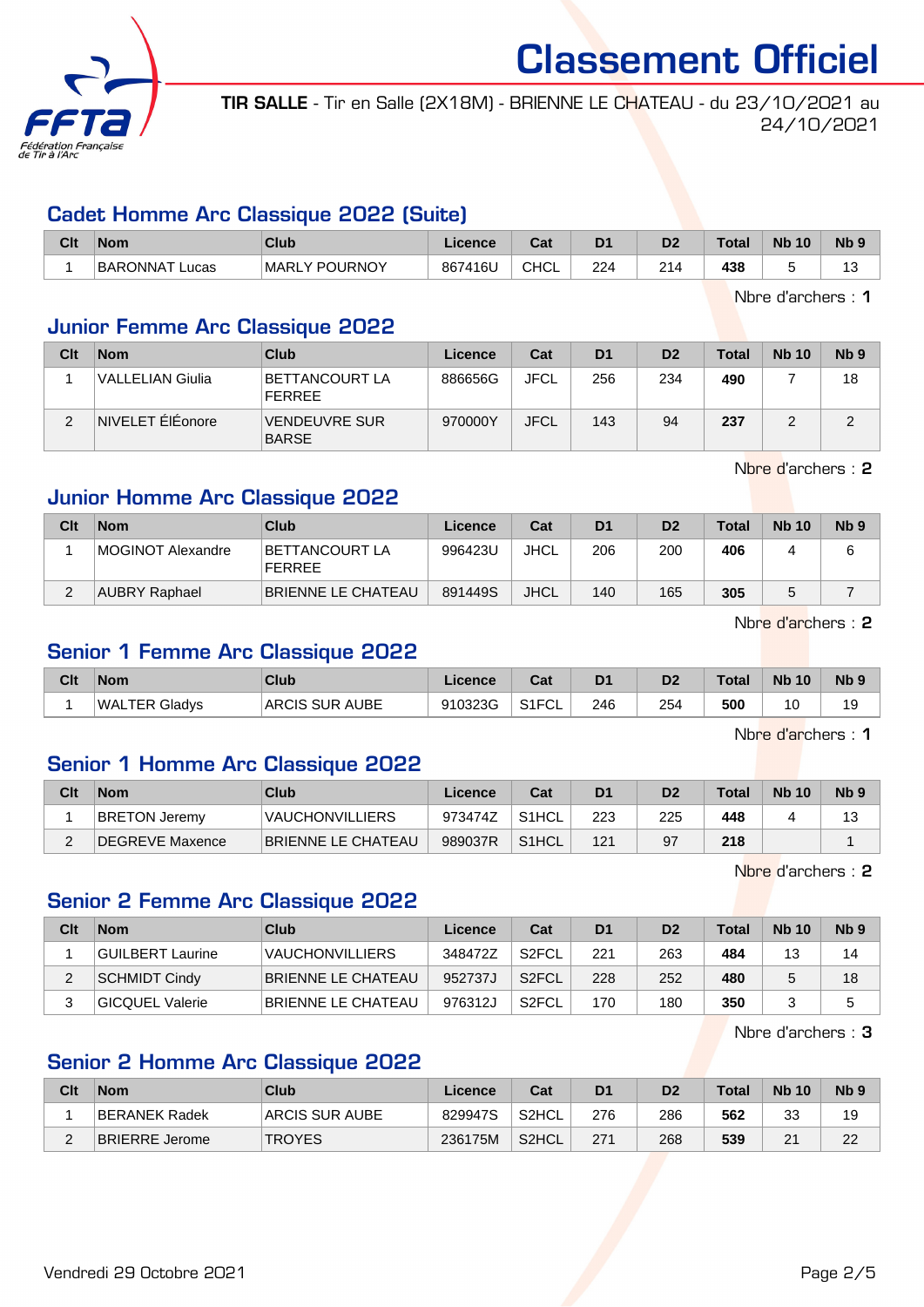

TIR SALLE - Tir en Salle (2X18M) - BRIENNE LE CHATEAU - du 23/10/2021 au 24/10/2021

## Senior 2 Homme Arc Classique 2022 (Suite)

| Clt | <b>Nom</b>                  | Club                                   | Licence | Cat                | D <sub>1</sub> | D <sub>2</sub> | <b>Total</b> | <b>Nb 10</b> | N <sub>b</sub> <sub>9</sub> |
|-----|-----------------------------|----------------------------------------|---------|--------------------|----------------|----------------|--------------|--------------|-----------------------------|
| 3   | CHEVILLION Jean Luc         | <b>ECLARON</b>                         | 886687R | S <sub>2</sub> HCL | 264            | 271            | 535          | 16           | 29                          |
| 4   | <b>GUILBAUD Gregory</b>     | <b>VAUCHONVILLIERS</b>                 | 957337J | S <sub>2</sub> HCL | 248            | 255            | 503          | 11           | 20                          |
| 5   | <b>VALLELIAN Christophe</b> | <b>BETTANCOURT LA</b><br><b>FERREE</b> | 886664R | S <sub>2</sub> HCL | 252            | 247            | 499          | 9            | 20                          |
| 6   | <b>PERNY Emmanuel</b>       | <b>ECLARON</b>                         | 970940V | S <sub>2</sub> HCL | 231            | 240            | 471          | 8            | 13                          |
|     | <b>TALLEMET Olivier</b>     | <b>ARCIS SUR AUBE</b>                  | 802603V | S <sub>2</sub> HCL | 235            | 192            | 427          |              | 13                          |
| 8   | PEREIRA FERREIRA<br>Jose    | VILLE SOUS LA FERTE                    | 956150U | S <sub>2</sub> HCL | 210            | 186            | 396          | 3            | 10                          |

Nbre d'archers : 8

## Senior 3 Femme Arc Classique 2022

| Clt | <b>Nom</b>                            | Club           | Licence | ີ່<br>sal           | D <sub>1</sub> | D <sub>2</sub> | Total | <b>N<sub>b</sub></b><br>10 | <b>N<sub>b</sub></b> |
|-----|---------------------------------------|----------------|---------|---------------------|----------------|----------------|-------|----------------------------|----------------------|
|     | <b>MASSON</b><br>-<br><b>Florence</b> | <b>ECLARON</b> | 860494V | 0.0001<br>◡∟<br>וטט | 214            | 202            | 416   |                            |                      |

Nbre d'archers : 1

#### Senior 3 Homme Arc Classique 2022

| Clt            | <b>Nom</b>            | Club                     | Licence | Cat   | D <sub>1</sub> | D <sub>2</sub> | <b>Total</b> | <b>Nb 10</b>   | Nb <sub>9</sub>         |
|----------------|-----------------------|--------------------------|---------|-------|----------------|----------------|--------------|----------------|-------------------------|
|                | <b>BAPT Didier</b>    | <b>CHATILLON S/SEINE</b> | 736325D | S3HCL | 258            | 255            | 513          | 16             | 18                      |
| $\overline{2}$ | <b>HERY Gilles</b>    | <b>CHAOURCE</b>          | 628855N | S3HCL | 228            | 206            | 434          | 3              | 11                      |
| 3              | <b>SCHMIDT Joel</b>   | <b>VAUCHONVILLIERS</b>   | 212412H | S3HCL | 218            | 209            | 427          | $\overline{7}$ | 11                      |
| 4              | <b>CHERON Daniel</b>  | VILLE SOUS LA FERTE      | 978221J | S3HCL | 199            | 207            | 406          | $\overline{2}$ | 10                      |
| 5              | <b>MOREAU Francis</b> | <b>VAUCHONVILLIERS</b>   | 284081J | S3HCL | 175            | 177            | 352          | 5              | 7                       |
| 6              | <b>MICHAUD Alain</b>  | ARCIS SUR AUBE           | 440111G | S3HCL | 154            | 156            | 310          | $\mathbf{1}$   | 3                       |
| 7              | MOREGGIOLO Michel     | <b>CHATILLON S/SEINE</b> | 987989B | S3HCL | 149            | 139            | 288          | 1              | $\overline{ }$          |
| 8              | QUINOT Michel         | <b>VAUCHONVILLIERS</b>   | 936065M | S3HCL | 103            | 148            | 251          | 1              | $\overline{\mathbf{A}}$ |

Nbre d'archers : 8

## Senior 1 Femme Arc à Poulies 2022

| Clt | Nom            | Club          | Licence | <b>Take</b><br>⊍d     | D <sub>1</sub> | D <sub>2</sub> | $\tau$ otal | <b>Nb</b><br>10 | N <sub>b</sub> <sub>9</sub> |
|-----|----------------|---------------|---------|-----------------------|----------------|----------------|-------------|-----------------|-----------------------------|
|     | BERCHER Celine | MARLY POURNOY | 295633R | 0.150<br>10'ف<br>−∪∪- | 284            | 282            | 566         | 28              | ົ<br>ັ                      |

Nbre d'archers : 1

### Senior 2 Femme Arc à Poulies 2022

| Clt | <b>Nom</b>         | Club                      | Licence | Cat                | D <sub>1</sub> | D <sub>2</sub> | <b>Total</b> | <b>Nb 10</b> | N <sub>b</sub> <sub>9</sub> |
|-----|--------------------|---------------------------|---------|--------------------|----------------|----------------|--------------|--------------|-----------------------------|
|     | KASZUBA Malgorzata | MAIZIERES GDE<br>PAROISSE | 867406H | S <sub>2</sub> FCO | 278            | 276            | 554          | 18           | 39                          |

Nbre d'archers : 1

## Senior 2 Homme Arc à Poulies 2022

|  | <b>Clt</b> | <b>Nom</b> | Club | icence | Jat | $\mathbf{D1}$<br>_ | D <sub>2</sub> | Total | <b>N<sub>b</sub></b><br>10 | <b>Nb</b> |
|--|------------|------------|------|--------|-----|--------------------|----------------|-------|----------------------------|-----------|
|--|------------|------------|------|--------|-----|--------------------|----------------|-------|----------------------------|-----------|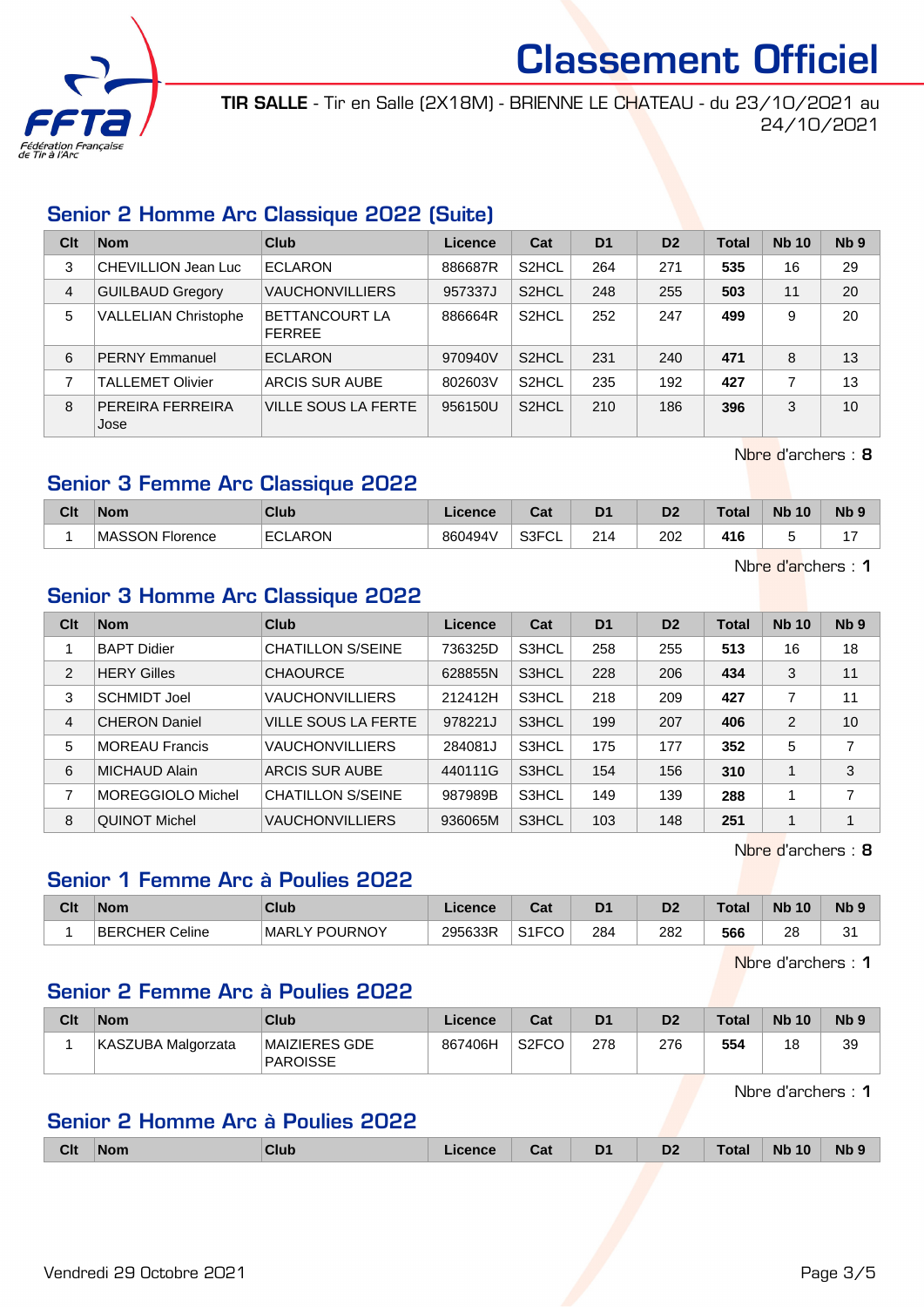

TIR SALLE - Tir en Salle (2X18M) - BRIENNE LE CHATEAU - du 23/10/2021 au 24/10/2021

## Senior 2 Homme Arc à Poulies 2022 (Suite)

| Clt | <b>Nom</b>                | Club                      | Licence | Cat                             | D <sub>1</sub> | D <sub>2</sub> | <b>Total</b> | <b>Nb 10</b> | Nb <sub>9</sub> |
|-----|---------------------------|---------------------------|---------|---------------------------------|----------------|----------------|--------------|--------------|-----------------|
|     | DIETRICH Jonathan         | <b>TROYES</b>             | 862917D | S <sub>2</sub> H <sub>C</sub> O | 285            | 280            | 565          | 26           | 33              |
| 2   | REGNIER Jean<br>Sebastien | ROMILLY SUR SEINE         | 092521S | S <sub>2</sub> H <sub>C</sub> O | 279            | 284            | 563          | 23           | 37              |
| 3   | <b>PRUNIER Patrick</b>    | VILLE SOUS LA FERTE       | 727838D | S <sub>2</sub> H <sub>C</sub> O | 277            | 281            | 558          | 20           | 38              |
| 4   | <b>BARONNAT Cedric</b>    | <b>MARLY POURNOY</b>      | 441809C | S <sub>2</sub> HCO              | 273            | 284            | 557          | 20           | 37              |
| 5   | <b>CHRIST Cyril</b>       | <b>BAR SUR SEINE</b>      | 349163A | S <sub>2</sub> HCO              | 283            | 272            | 555          | 20           | 37              |
| 6   | <b>MANAIA Victor</b>      | <b>TROYES</b>             | 971882U | S <sub>2</sub> HCO              | 266            | 277            | 543          | 15           | 35              |
| 7   | <b>MASSON Xavier</b>      | <b>ECLARON</b>            | 860496X | S <sub>2</sub> H <sub>CO</sub>  | 263            | 270            | 533          | 12           | 39              |
| 8   | <b>PARTHUISOT Alain</b>   | <b>BRIENNE LE CHATEAU</b> | 096750N | S <sub>2</sub> HCO              | 234            | 198            | 432          | 3            | 21              |

Nbre d'archers : 8

#### Senior 3 Femme Arc à Poulies 2022

| Clt | <b>Nom</b>       | Club                          | ∟icence | ∩~'<br>⊍aι | D <sub>1</sub> | D <sub>2</sub> | <b>Total</b> | <b>N<sub>b</sub></b><br>10 | N <sub>b</sub> 9 |
|-----|------------------|-------------------------------|---------|------------|----------------|----------------|--------------|----------------------------|------------------|
|     | EFEVRE Francine_ | LA FERTE<br>VIL.<br>LE SOUS L | 292493C | S3FCO      | 285            | 274            | 559          | 29                         | 29               |

Nbre d'archers : 1

## Senior 3 Homme Arc à Poulies 2022

| Clt | <b>Nom</b>            | Club                       | Licence | Cat   | D <sub>1</sub> | D <sub>2</sub> | <b>Total</b> | <b>Nb 10</b> | Nb <sub>9</sub> |
|-----|-----------------------|----------------------------|---------|-------|----------------|----------------|--------------|--------------|-----------------|
|     | LEFEVRE Jeanluc       | <b>VILLE SOUS LA FERTE</b> | 292494D | S3HCO | 280            | 278            | 558          | 21           | 36              |
| 2   | <b>MARCHAND Serge</b> | <b>TROYES</b>              | 317998A | S3HCO | 275            | 273            | 548          | 17           | 36              |
| 3   | AMARO Jose            | <b>VILLE SOUS LA FERTE</b> | 638967E | S3HCO | 274            | 274            | 548          | 15           | 38              |
| 4   | <b>MORIZOT Marcel</b> | <b>CHAOURCE</b>            | 292213Y | S3HCO | 260            | 281            | 541          | 19           | 33              |
| 5   | SOUDANT Jacky         | <b>ECLARON</b>             | 389854E | S3HCO | 262            | 267            | 529          | 4            | 43              |
| 6   | <b>CHRIST Jacky</b>   | <b>BAR SUR SEINE</b>       | 323217Y | S3HCO | 260            | 267            | 527          | 10           | 32              |

Nbre d'archers : 6

## Cadet Femme Bare Bow 2022

| Clt | <b>Nom</b>          | Club                                 | ∠icence | <b>Take</b><br>⊍⊌ | D <sub>1</sub> | D <sub>2</sub> | Total | <b>Nb</b><br>10 | N <sub>b</sub> <sub>9</sub> |
|-----|---------------------|--------------------------------------|---------|-------------------|----------------|----------------|-------|-----------------|-----------------------------|
|     | <b>ZAVOL</b><br>Lou | <b>ROMILI</b><br>SEINE<br>. SUR<br>v | 828983L | <b>CFBB</b>       | 103            | 67             | 170   |                 |                             |

Nbre d'archers : 1

#### Adultes Femme Bare Bow 2022

| Cit | <b>Nom</b>             | Club                   | Licence | <b>That</b><br>ual | D <sub>1</sub> | D <sub>2</sub> | <b>Total</b> | <b>Nb</b><br>10 | N <sub>b</sub> <sub>9</sub> |
|-----|------------------------|------------------------|---------|--------------------|----------------|----------------|--------------|-----------------|-----------------------------|
|     | <b>QUINOT Patricia</b> | <b>VAUCHONVILLIERS</b> | 936064L | S <sub>2</sub> FBB | 157            | 141            | 298<br>$ -$  |                 |                             |

Nbre d'archers : 1

#### Adultes Homme Bare Bow 2022

| Clt | <b>Nom</b>           | <b>Club</b>                 | Licence | יפ<br>uai | D <sub>1</sub> | D <sub>2</sub> | Total | <b>Nb</b><br>10 | <b>Nb</b> |
|-----|----------------------|-----------------------------|---------|-----------|----------------|----------------|-------|-----------------|-----------|
|     | <b>PROTAT Daniel</b> | <b>SEINE</b><br>ROMILLY SUR | 621433W | S3HBB     | 180            | 198            | 378   |                 |           |